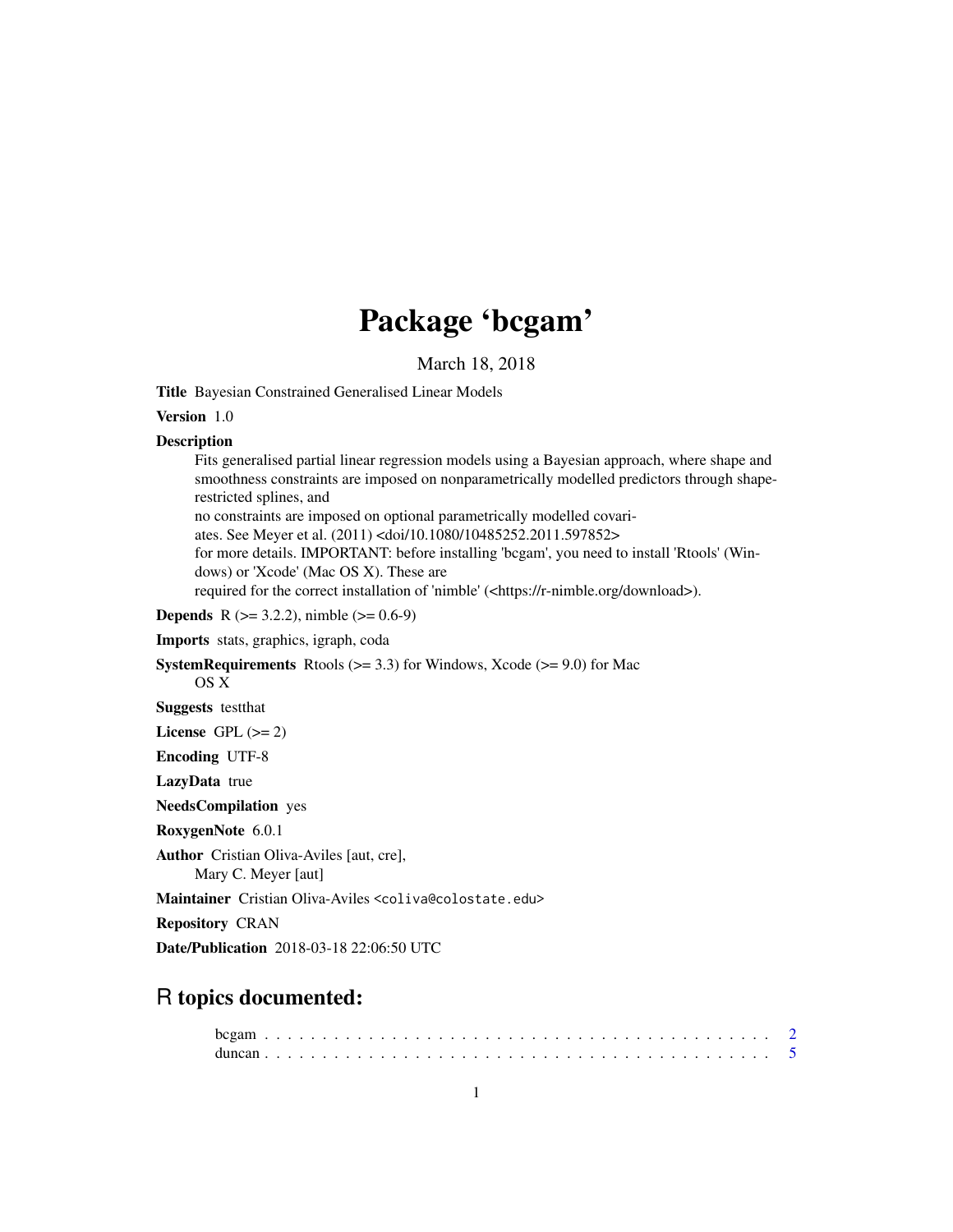#### <span id="page-1-0"></span> $2$  bcgam

| Index |  |
|-------|--|

bcgam *Fitting Bayesian Constrained Generalised Additive Models*

#### Description

bcgam is used to fit generalised partial linear regression models using a Bayesian approach, where shape and smoothness constraints are imposed on nonparametrically modelled predictors through shape-restricted splines, and no constraints are imposed on optional parametrically modelled covariates.

#### Usage

```
bcgam(formula, family = gaussian(), data = NULL, nloop = 10000,
 burnin = trunc(nloop/10))
```
#### Arguments

formula an object of class [formula](#page-0-0) that contains a symbolic description of the model to be fitted. It has the form "response~nonparam+param", where "nonparam" are the predictors to be modelled nonparametrically and "param" are the optional predictors to be modelled parametrically. The user has to specify the relationship between the systematic component  $\eta$  and any nonparametrically modelled predictor  $x$ . The options are:

- [sm.incr](#page-11-1)(x): x is smooth and increasing in  $\eta$ . See sm. incr for more details.
- [sm.decr](#page-7-1)(x): x is smooth and decreasing in  $\eta$ . See sm. decr for more details.
- [sm.conv](#page-6-1)(x): x is smooth and convex in  $\eta$ . See sm.conv for more details.
- [sm.conc](#page-5-1)(x): x is smooth and concave in  $\eta$ . See sm.conc for more details.
- [sm.incr.conv](#page-13-1)(x): x is smooth, increasing and convex in  $\eta$ . See sm. incr.conv for more details.
- [sm.decr.conv](#page-10-1)(x): x is smooth, decreasing and convex in  $\eta$ . See sm.decr.conv for more details.
- [sm.incr.conc](#page-12-1)(x): x is smooth, increasing and concave in  $\eta$ . See sm. incr.conc for more details.
- [sm.decr.conc](#page-8-1)(x): x is smooth, decreasing and concave in  $\eta$ . See sm. decr.conc for more details.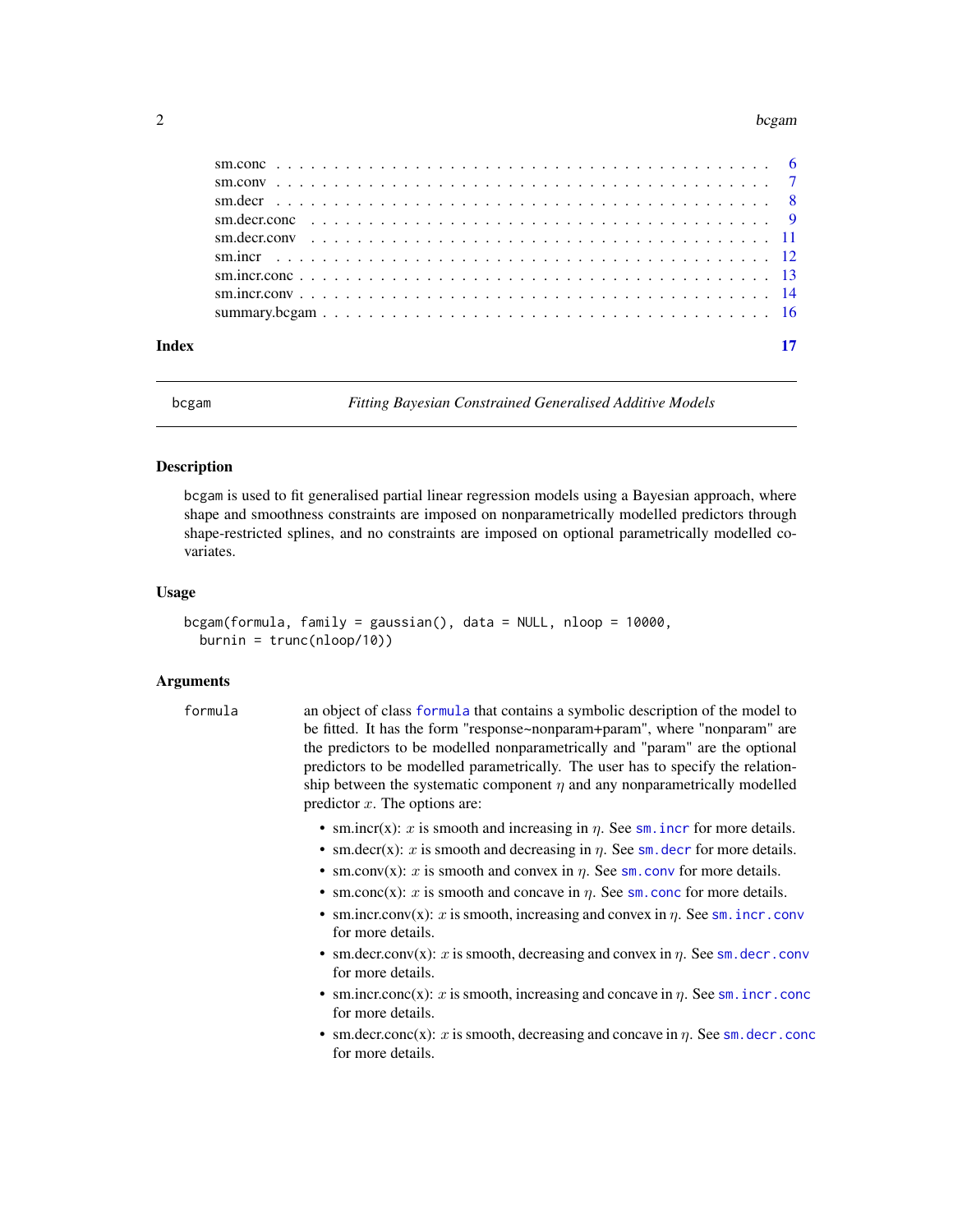#### <span id="page-2-0"></span>bcgam 3

| family | a description of the error distribution and link function to be used in the model. |
|--------|------------------------------------------------------------------------------------|
|        | This accepts only the following families: "gaussian" (normal errors model),        |
|        | "binomial" (logistic model), and "poisson" (Poisson model). See family for         |
|        | details of family functions.                                                       |
| data   | an optional data frame, list or environment containing the variables in the model. |
|        | The default is "NULL".                                                             |
| nloop  | length of the MCMC. The default is 10000.                                          |
| burnin | a positive value, smaller than nloop, that indicates the amount of initial MCMC    |
|        | values to be discarded. By default, it burns-in the first 10% chain values.        |

# Details

We assume the additive model for each systematic component element  $\eta_i$  given by

$$
\eta_i = f_1(x_{1i}) + \dots + f_L(x_{Li}) + z'_i \gamma,
$$

where  $z_i$  is a vector of variables to be modelled parametrically and  $\gamma$  is a parameter vector. The functions  $f_l$  of the continuous predictors  $x_l$  are assumed to be smooth, and shape restrictions such as monotonicity and/or convexity might be assumed. Generally, the vector  $\eta = (\eta_1, ..., \eta_n)'$  is approximated by

$$
\sum_{j=1}^{m_1}\beta_{1j}\delta_{1j}+...+\sum_{j=1}^{m_L}\beta_{Lj}\delta_{Lj}+\sum_{j=1}^p\alpha_j\nu_j,
$$

where  $\beta_{lj} \geq 0$  for all l, j. The  $\delta$ 's represent the basis vectors used to approximate the f functions. The  $\nu_i$  consists of the one vector and the vectors of the observed values of covariates to be modelled parametrically. In addition, when  $f_l$  is assumed to be convex, the  $x_l$  vector is included as one of the  $\nu_j$ .

A Bayesian approach is considered for estimation and inference of the model above. As the  $\beta$  coefficients are constrained to be non-negative, then a gamma prior with hyperparameters  $c_{l1}$  (shape) and  $c_{l2}$  (scale) is assumed for each  $\beta_{lj}$ . The values  $c_{l1}$  and  $c_{l2}$  are chosen in a way that a large variance can be combined with a small mean, so that it is close to a non-informative gamma prior. Further, a normal prior distribution with mean zero and large variance M is considered for the  $\alpha$ coefficients.

bcgam makes use of the system "nimble" to set the Bayesian (hierarchical) model and compute the MCMC. Hence, "nimble" has to be loaded in R to be able to use bcgam. Information about how to download and install "nimble" can be found at <https://r-nimble.org>.

#### Value

bcgam returns an object of class "bcgam".

The generic routines summary and print are used to obtain and print a summary of the results. Further, 2D and 3D plots can be created using plot and persp, respectively.

An object of class "bcgam" is a list containing at least the following components:

| coefs    | a vector of posterior means of the $\alpha$ and $\beta$ coefficients.           |
|----------|---------------------------------------------------------------------------------|
| sd.coefs | a vector of posterior standard errors of the $\alpha$ and $\beta$ coefficients. |
| etahat   | a vector of posterior means of the systematic component $\eta$ .                |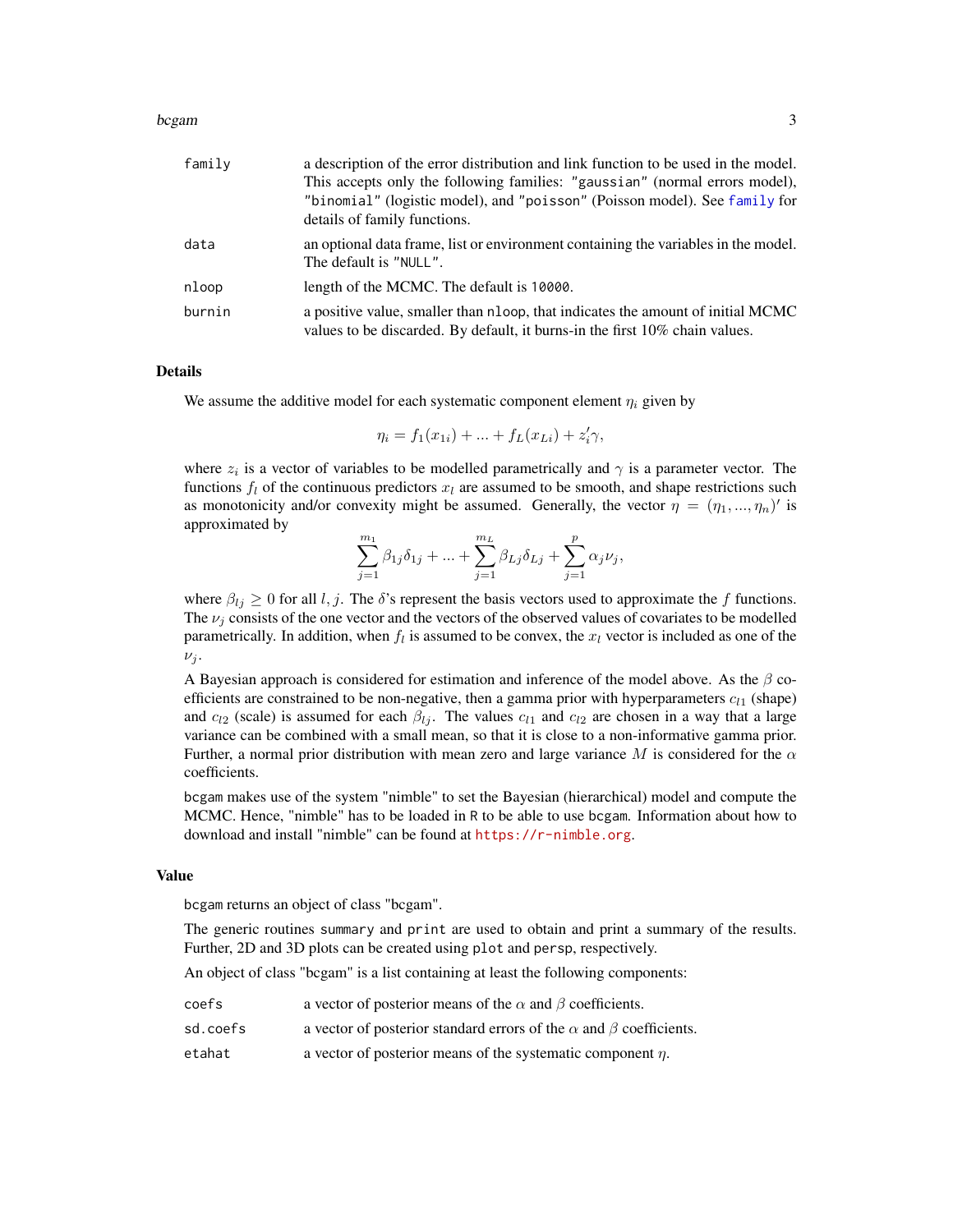<span id="page-3-0"></span>

| muhat      | a vector of posterior means of $\mu$ . $\mu$ is obtained by transforming $\eta$ using the<br>inverse of the link function.                   |
|------------|----------------------------------------------------------------------------------------------------------------------------------------------|
| alpha.sims | a matrix of posterior samples (after burn-in) of the $\alpha$ coefficients.                                                                  |
| beta.sims  | a matrix of posterior samples (after burn-in) of the $\beta$ coefficients.                                                                   |
| sigma.sims | a matrix of posterior samples (after burn-in) of $\sigma$ . This is only shown when<br>family="gaussian".                                    |
| eta.sims   | a matrix of posterior samples (after burn-in) of the systematic component $\eta$ .                                                           |
| mu.sims    | a matrix of posterior samples (after burn-in) of $\mu$ . $\mu$ is obtained by transforming<br>$\eta$ using the inverse of the link function. |
| delta      | a matrix that contains the basis functions $\delta$ in its columns.                                                                          |
| zmat       | a matrix that contains the vectors $\nu$ in its columns.                                                                                     |
| knots      | a list of the knots.                                                                                                                         |
| shapes     | a list of numbers that indicate the shape categories.                                                                                        |
| sps        | a character vector of the space parameter used to create the knots.                                                                          |
| nloop      | the length of the MCMC.                                                                                                                      |
| burnin     | the burn-in value.                                                                                                                           |
| family     | the family parameter.                                                                                                                        |
| y          | the response variable.                                                                                                                       |

# Author(s)

Cristian Oliva-Aviles and Mary C. Meyer

# References

Meyer, M. C. (2008) Inference using shape-restricted regression splines. *Annals of Applied Statistics* 2(3), 1013-1033.

Meyer, M. C., Hackstadt, A. J., and Hoeting J. A. (2011) Bayesian estimation and inference for generalised partial linear models using shape-restricted splines. *Journal of Nonparametric Statistics* 23(4), 867-884.

# See Also

[predict.bcgam](#page-0-0)

# Examples

```
## Not run:
## Example 1 (gaussian)
data(duncan)
```
bcgam.fit <- bcgam(income~sm.incr(prestige, space="E")+sm.conv(education)+type, data=duncan) print(bcgam.fit) summary(bcgam.fit) plot(bcgam.fit, prestige, col=4)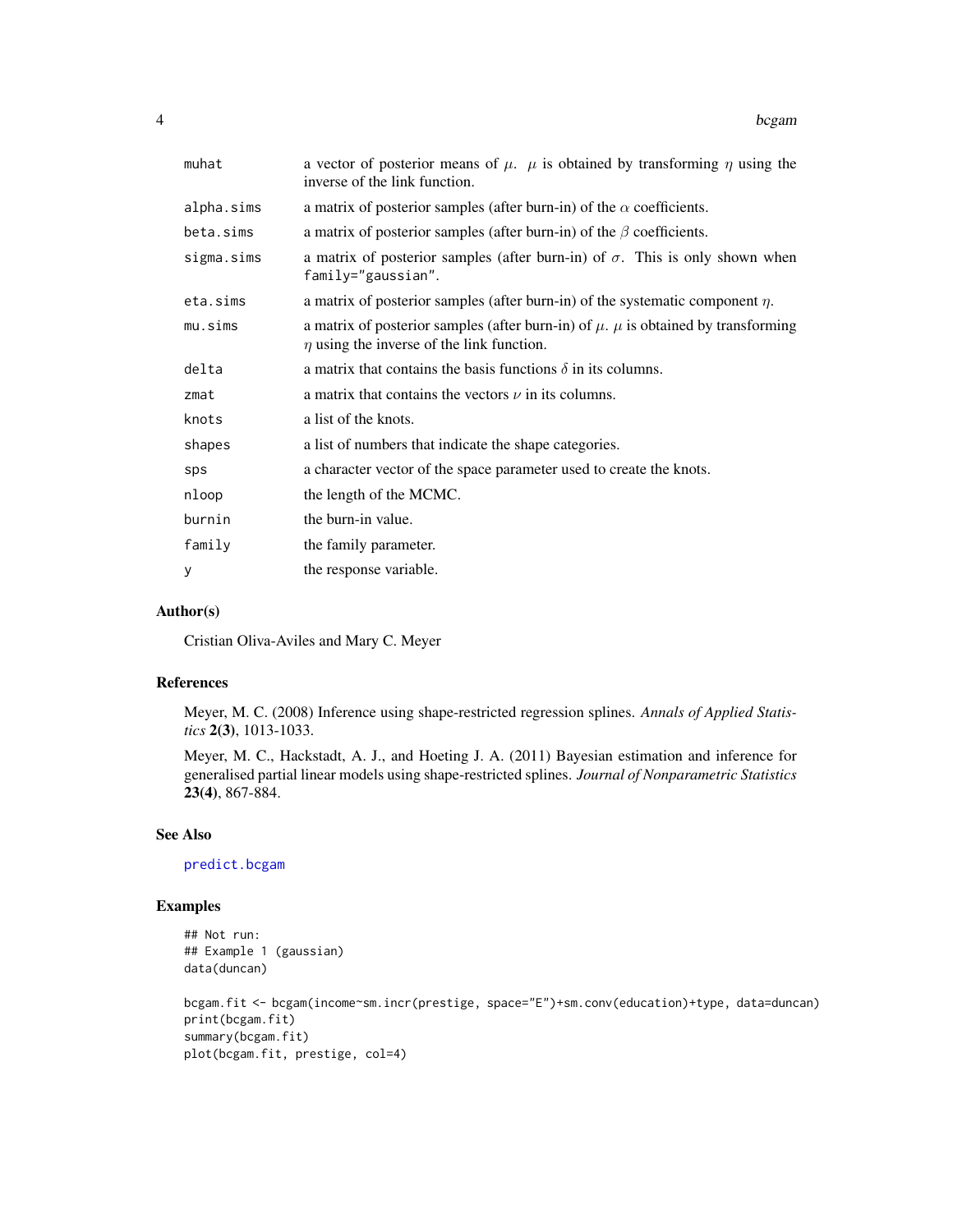#### <span id="page-4-0"></span>duncan 5 and 5 and 5 and 5 and 5 and 5 and 5 and 5 and 5 and 5 and 5 and 5 and 5 and 5 and 5 and 5 and 5 and 5

```
persp(bcgam.fit, prestige, education, level=0.90)
## Example 2 (poisson)
set.seed(2018)
n<-50
x1 <-sqrt(1:n)z<-as.factor(rbinom(n, 1, 0.5))
log.ets < -x1/7+0.2*as.numeric(z)+rnorm(50, sd=0.6)eta<-exp(log.eta)
y<-rpois(n,eta)
bcgam.fit <- bcgam(y~sm.conv(x1)+z, family="poisson")
summary(bcgam.fit)
predict(bcgam.fit, newdata=data.frame(x1=0.2, z="0"), interval="credible")
plot(bcgam.fit, x1, col=3, col.inter=4)
## End(Not run)
```
duncan *Duncan's occupational prestige data*

#### Description

The duncan data frame has 45 rows and columns. Data on the prestige and other charachteristics of 45 U. S. occupations in 1950.

#### Usage

duncan

# Format

This data frame contains the following columns:

- type. Type of occupation. A factor with the following levels: prof, professional and managerial; wc, white-collar; bc, blue-collar.
- income. Percent of males in occupation earning \$3500 or more in 1950.
- education. Percent of males in occupation in 1950 who where high-school graduates.
- prestige. Percent of raters in NORC study rating occupation as excellent or good in prestige.

#### Source

Duncan, O. D. (1961) A socioeconomic index for all occupations. In Reiss, A. J. Jr. (Ed.) *Occupations and Social Status*. Free Press [Table VI-1].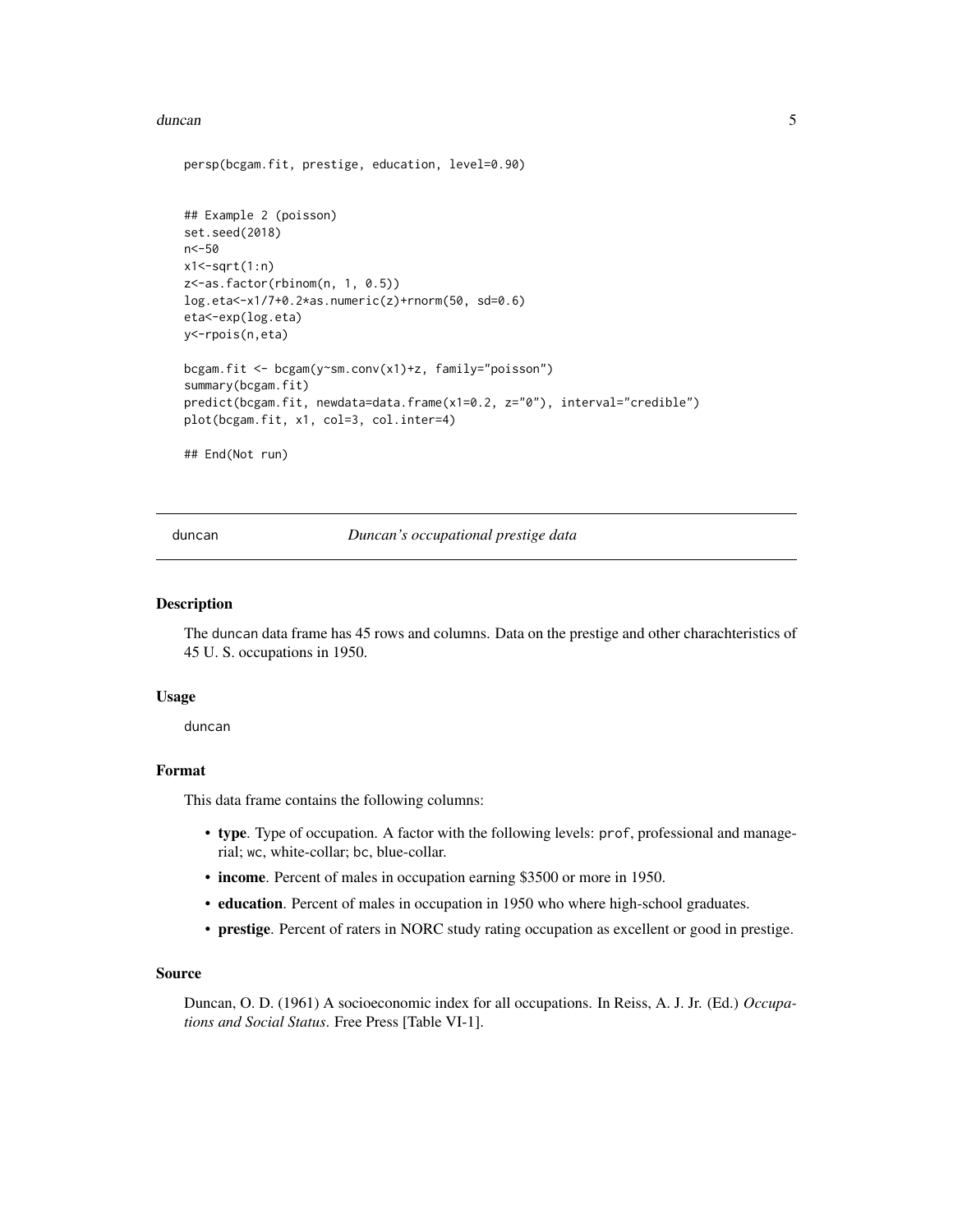<span id="page-5-1"></span><span id="page-5-0"></span>

# Description

A symbolic routine to define that the systematic component  $\eta$  is smooth and concave with respect to a predictor in a bcgam formula.

# Usage

sm.conc(x, numknots =  $0$ , knots =  $0$ , space = " $Q$ ")

# Arguments

| a numeric predictor of length $n$ .                                                                                                                                                                                                                                                                                 |
|---------------------------------------------------------------------------------------------------------------------------------------------------------------------------------------------------------------------------------------------------------------------------------------------------------------------|
| number of knots used to constrain x. It is ignored when the knots argument is<br>specified by the user. If neither numknots nor knots are specified by the user,<br>then numknots is $floor4 + n(1/7)$ . The default is 0.                                                                                          |
| knots used to constrain x. If they are not specified by the user, then they will be<br>automatically created based on numknots and space. The default is 0.                                                                                                                                                         |
| a character specifying the method to create knots. It is ignored when the knots<br>argument is specified by the user. If space="E", then equally spaced knots will<br>be created; if space="Q", then a vector of equal quantiles will be created based<br>on x with duplicate elements removed. The default is "Q". |
|                                                                                                                                                                                                                                                                                                                     |

# Details

sm.conc returns the vector x and assigns five attributes to it: name, shape (4 for "smooth and concave"), numknots, knots and space.

This routine does not create the splines basis vectors by itself.

# Value

x The numeric predictor x.

# Author(s)

Cristian Oliva-Aviles and Mary C. Meyer

# References

Meyer, M. C. (2008) Inference using shape-restricted regression splines. *Annals of Applied Statistics* 2(3), 1013-1033.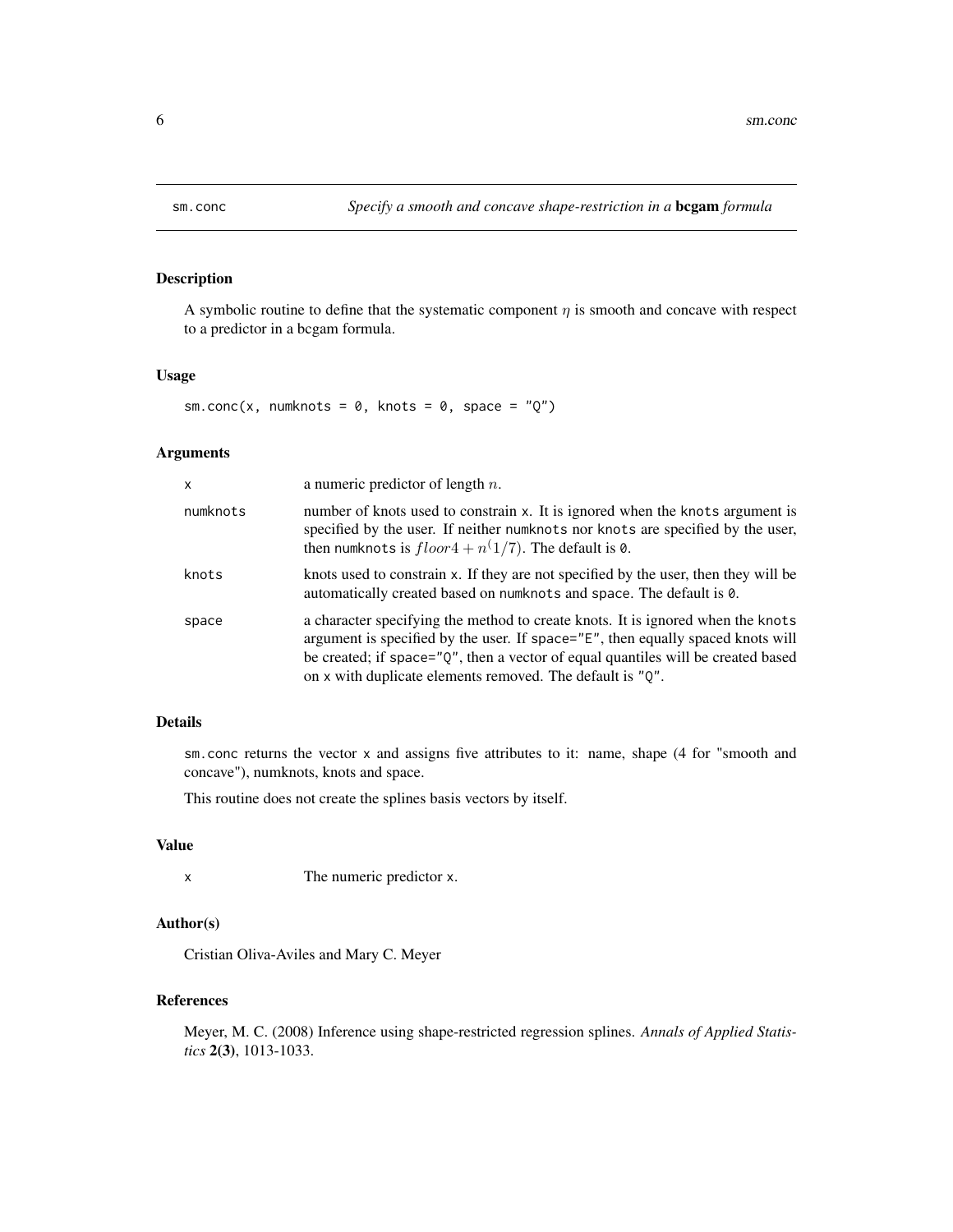#### <span id="page-6-0"></span>sm.conv 7

# Examples

```
data(duncan)
prestige <- duncan$prestige
# specify knots
sm.conc(prestige, knots=c(3,9,30,57,86,97))
# specify number of knots
prestige.smconc <- sm.conc(prestige, numknots=7)
# check attributes
attributes(prestige.smconc)
```
# <span id="page-6-1"></span>sm.conv *Specify a smooth and convex shape-restriction in a* **bcgam** *formula*

# Description

A symbolic routine to define that the systematic component  $\eta$  is smooth and convex with respect to a predictor in a bcgam formula.

# Usage

sm.conv(x, numknots =  $0$ , knots =  $0$ , space = " $Q$ ")

# Arguments

| $\mathsf{x}$ | a numeric predictor of length $n$ .                                                                                                                                                                                                                                                                                    |
|--------------|------------------------------------------------------------------------------------------------------------------------------------------------------------------------------------------------------------------------------------------------------------------------------------------------------------------------|
| numknots     | number of knots used to constrain x. It is ignored when the knots argument is<br>specified by the user. If neither numknots nor knots are specified by the user,<br>then numknots is $floor4 + n(1/7)$ . The default is 0.                                                                                             |
| knots        | knots used to constrain x. If they are not specified by the user, then they will be<br>automatically created based on numknots and space. The default is 0.                                                                                                                                                            |
| space        | a character specifying the method to create knots. It is ignored when the knots<br>argument is specified by the user. If space="E", then equally spaced knots will<br>be created; if space="Q", then a vector of equal quantiles will be created based<br>on x with duplicate elements removed. The default is $"Q"$ . |

# Details

sm.conv returns the vector x and assigns five attributes to it: name, shape (3 for "smooth and convex"), numknots, knots and space.

This routine does not create the splines basis vectors by itself.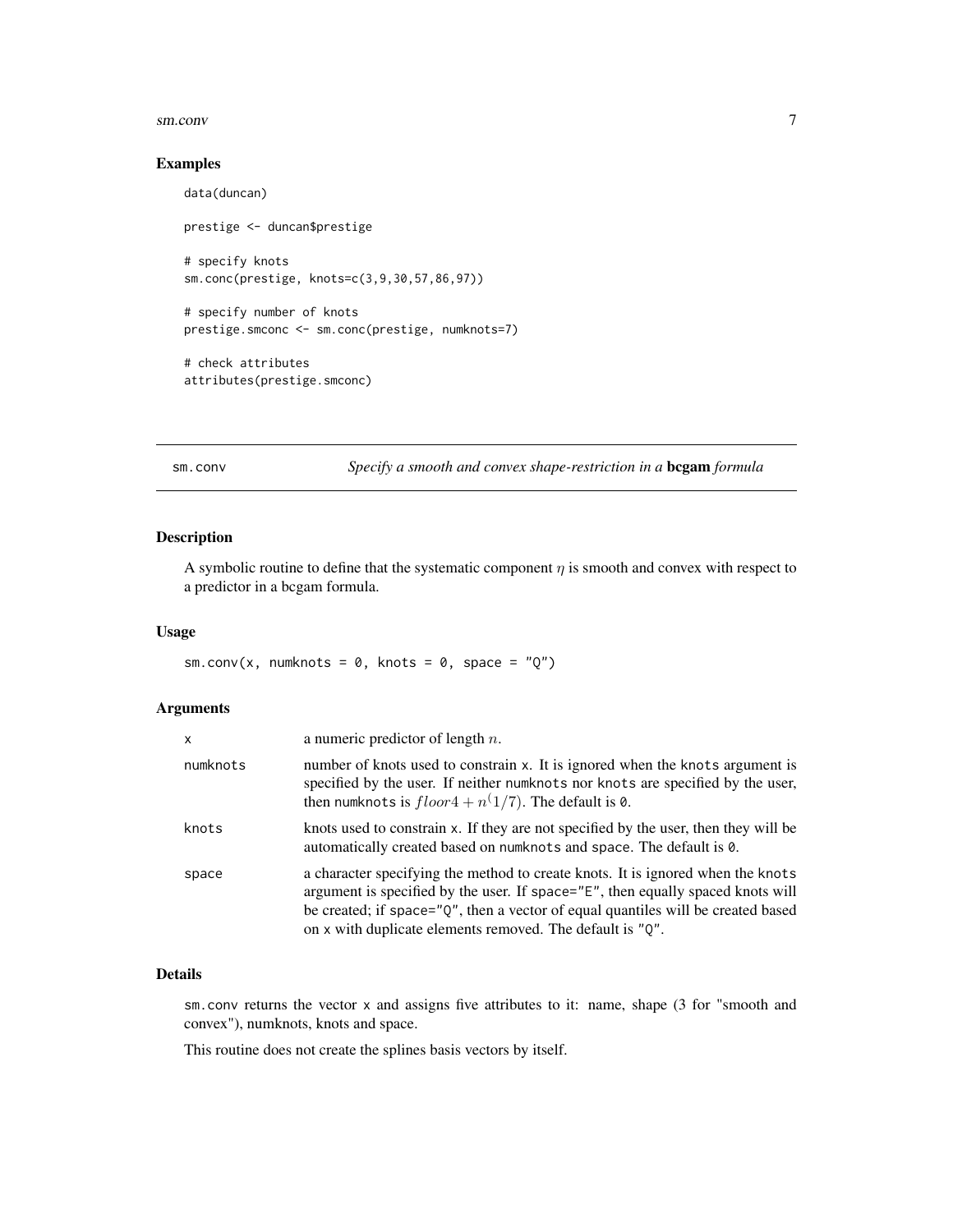#### <span id="page-7-0"></span>Value

x the numeric predictor x.

# Author(s)

Cristian Oliva-Aviles and Mary C. Meyer

# References

Meyer, M. C. (2008) Inference using shape-restricted regression splines. *Annals of Applied Statistics* 2(3), 1013-1033.

#### Examples

```
data(duncan)
prestige <- duncan$prestige
# specify knots
sm.conv(prestige, knots=c(3,9,30,57,86,97))
# specify number of knots
prestige.smconv <- sm.conv(prestige, numknots=7)
# check attributes
```
attributes(prestige.smconv)

sm.decr *Specify a smooth and decreasing shape-restriction in a* bcgam *formula*

# Description

A symbolic routine to define that the systematic component  $\eta$  is smooth and decreasing with respect to a predictor in a bcgam formula.

# Usage

```
sm.decr(x, numknots = 0, knots = 0, space = "Q")
```
# Arguments

| x        | a numeric predictor of length $n$ .                                                                                                                                                                                        |
|----------|----------------------------------------------------------------------------------------------------------------------------------------------------------------------------------------------------------------------------|
| numknots | number of knots used to constrain x. It is ignored when the knots argument is<br>specified by the user. If neither numknots nor knots are specified by the user,<br>then numknots is $floor4 + n(1/7)$ . The default is 0. |
| knots    | knots used to constrain x. If they are not specified by the user, then they will be<br>automatically created based on numknots and space. The default is 0.                                                                |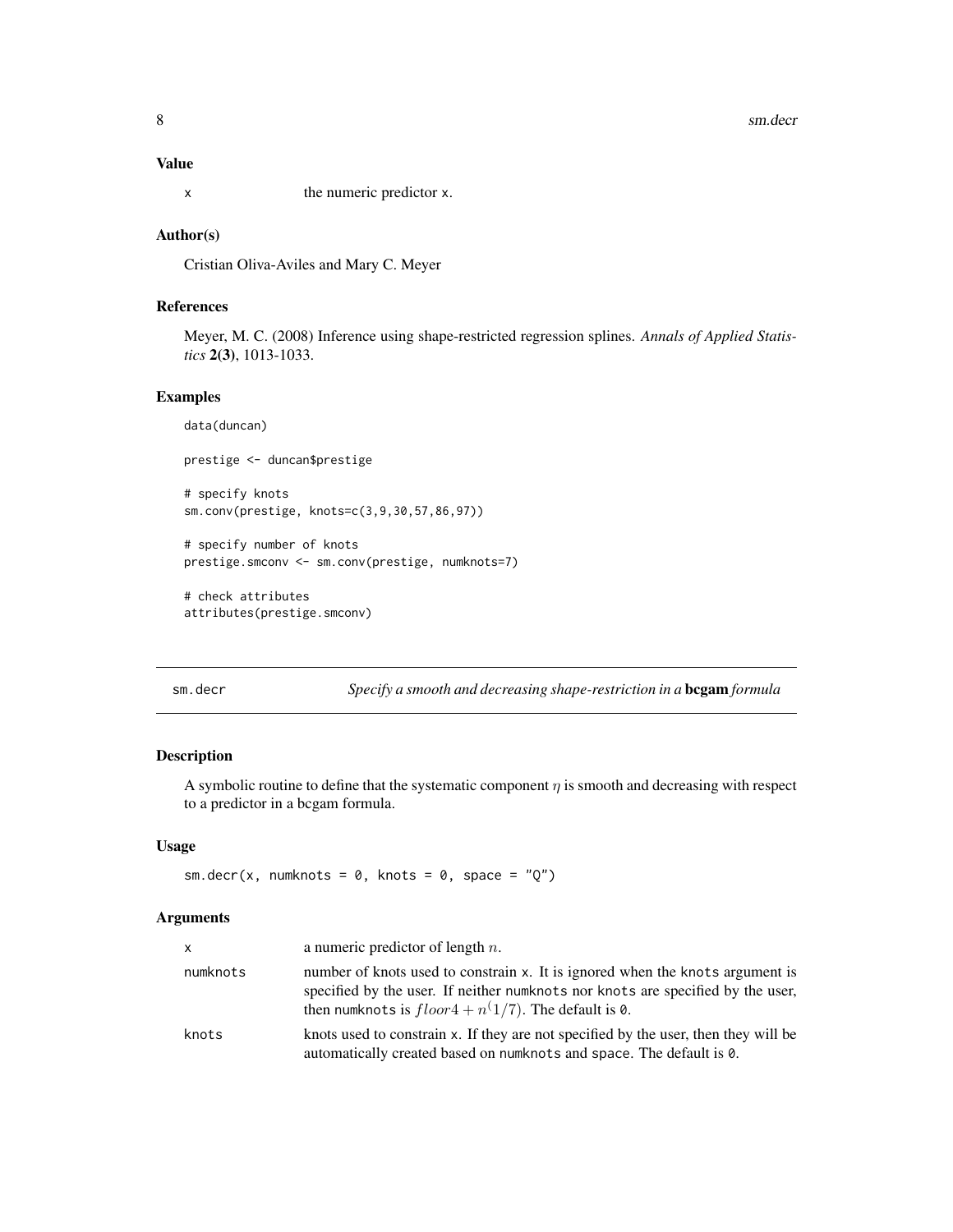#### <span id="page-8-0"></span>sm.decr.conc 9

| space | a character specifying the method to create knots. It is ignored when the knots       |
|-------|---------------------------------------------------------------------------------------|
|       | argument is specified by the user. If space="E", then equally spaced knots will       |
|       | be created; if space=" $Q''$ , then a vector of equal quantiles will be created based |
|       | on x with duplicate elements removed. The default is "0".                             |

#### Details

sm.decr returns the vector x and assigns five attributes to it: name, shape (2 for "smooth and decreasing"), numknots, knots and space.

This routine does not create the splines basis vectors by itself.

# Value

x The numeric predictor x.

# Author(s)

Cristian Oliva-Aviles and Mary C. Meyer

# References

Meyer, M. C. (2008) Inference using shape-restricted regression splines. *Annals of Applied Statistics* 2(3), 1013-1033.

#### Examples

```
data(duncan)
prestige <- duncan$prestige
# specify knots
sm.decr(prestige, knots=c(3,9,30,57,86,97))
# specify number of knots
prestige.smdecr <- sm.decr(prestige, numknots=7)
```
# check attributes attributes(prestige.smdecr)

<span id="page-8-1"></span>sm.decr.conc *Specify a smooth, decreasing and concave shape-restriction in a* bcgam *formula*

# Description

A symbolic routine to define that the systematic component  $\eta$  is smooth, decreasing and concave with respect to a predictor in a bcgam formula.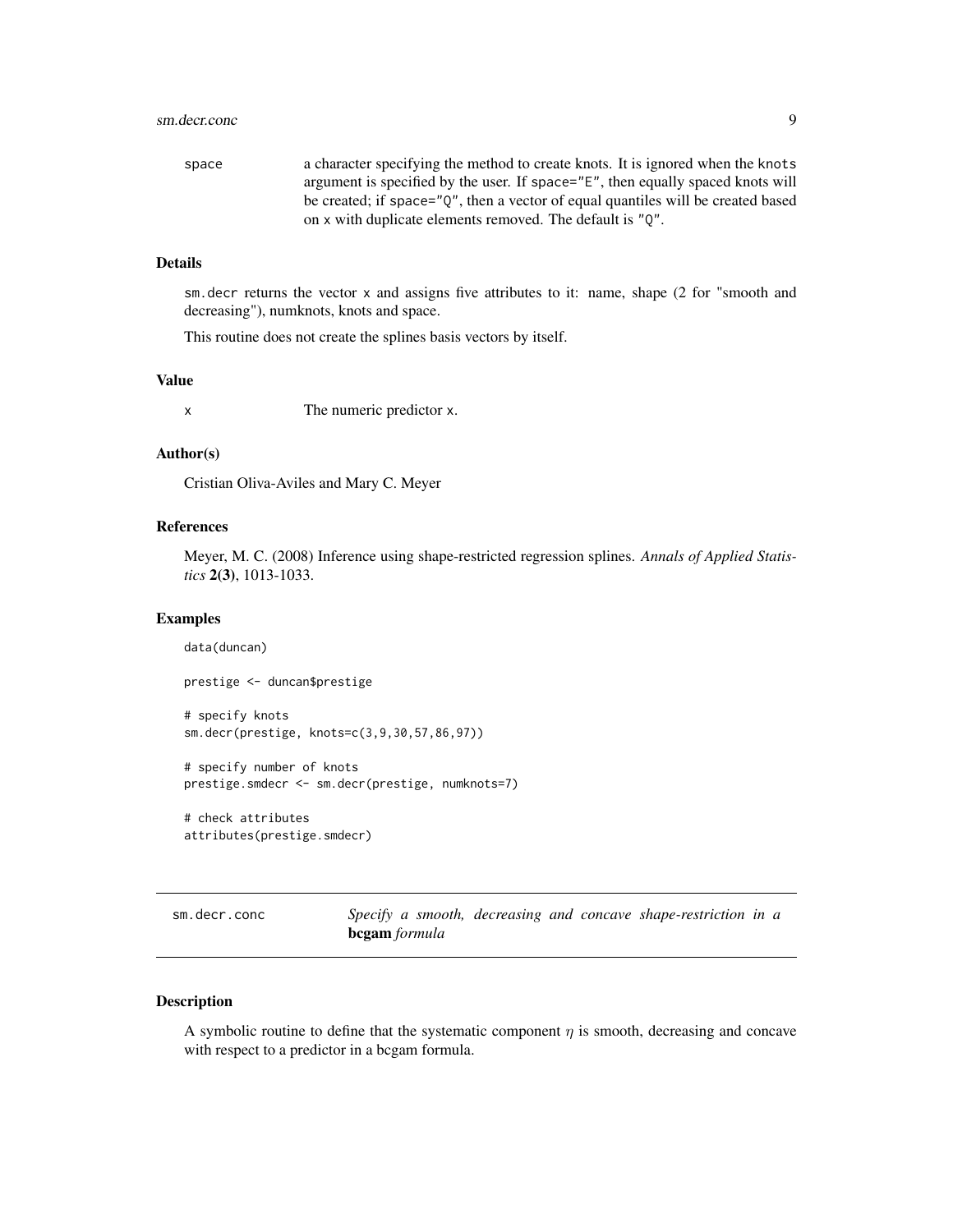#### Usage

```
sm.decr.conc(x, numknots = 0, knots = 0, space = "Q")
```
#### Arguments

| $\mathsf{x}$ | a numeric predictor of length $n$ .                                                                                                                                                                                                                                                                                 |
|--------------|---------------------------------------------------------------------------------------------------------------------------------------------------------------------------------------------------------------------------------------------------------------------------------------------------------------------|
| numknots     | number of knots used to constrain x. It is ignored when the knots argument is<br>specified by the user. If neither numknots nor knots are specified by the user,<br>then numknots is $floor4 + n(1/7)$ . The default is 0.                                                                                          |
| knots        | knots used to constrain x. If they are not specified by the user, then they will be<br>automatically created based on numknots and space. The default is 0.                                                                                                                                                         |
| space        | a character specifying the method to create knots. It is ignored when the knots<br>argument is specified by the user. If space="E", then equally spaced knots will<br>be created; if space="Q", then a vector of equal quantiles will be created based<br>on x with duplicate elements removed. The default is "Q". |

#### Details

sm.decr.conc returns the vector x and assigns five attributes to it: name, shape (8 for "smooth, decreasing and concave"), numknots, knots and space.

This routine does not create the splines basis vectors by itself.

# Value

x The numeric predictor x.

# Author(s)

Cristian Oliva-Aviles and Mary C. Meyer

# References

Meyer, M. C. (2008) Inference using shape-restricted regression splines. *Annals of Applied Statistics* 2(3), 1013-1033.

#### Examples

```
data(duncan)
```
prestige <- duncan\$prestige

# specify knots sm.decr.conc(prestige, knots=c(3,9,30,57,86,97))

```
# specify number of knots
prestige.smdecrconc <- sm.decr.conc(prestige, numknots=7)
```

```
# check attributes
attributes(prestige.smdecrconc)
```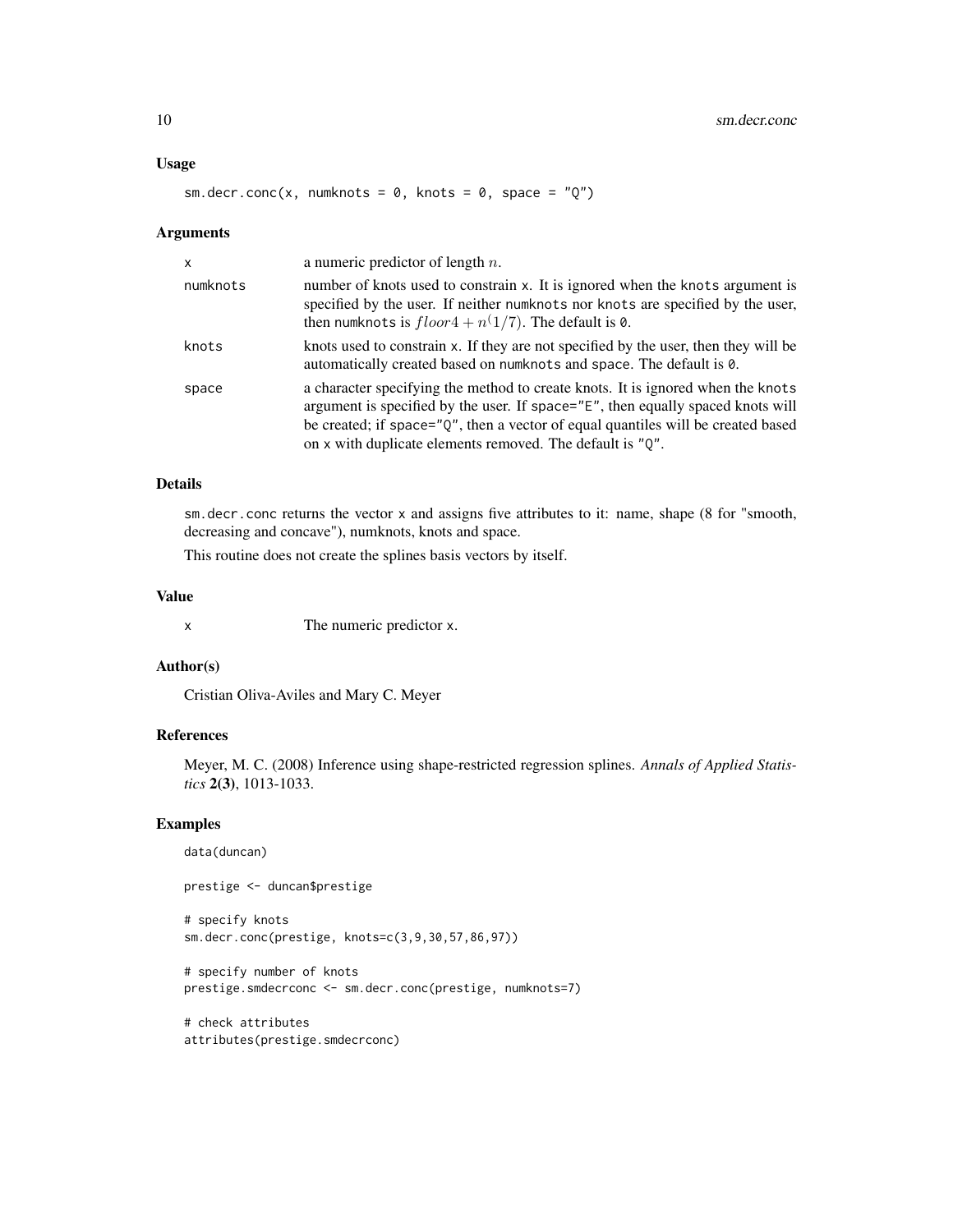<span id="page-10-1"></span><span id="page-10-0"></span>sm.decr.conv *Specify a smooth, decreasing and convex shape-restriction in a* bcgam *formula*

# Description

A symbolic routine to define that the systematic component  $\eta$  is smooth, decreasing and convex with respect to a predictor in a bcgam formula.

#### Usage

```
sm.decr.conv(x, numknots = 0, knots = 0, space = "Q")
```
# Arguments

| x        | a numeric predictor of length $n$ .                                                                                                                                                                                                                                                                                 |
|----------|---------------------------------------------------------------------------------------------------------------------------------------------------------------------------------------------------------------------------------------------------------------------------------------------------------------------|
| numknots | number of knots used to constrain x. It is ignored when the knots argument is<br>specified by the user. If neither numknots nor knots are specified by the user,<br>then numknots is $floor4 + n(1/7)$ . The default is 0.                                                                                          |
| knots    | knots used to constrain x. If they are not specified by the user, then they will be<br>automatically created based on numknots and space. The default is 0.                                                                                                                                                         |
| space    | a character specifying the method to create knots. It is ignored when the knots<br>argument is specified by the user. If space="E", then equally spaced knots will<br>be created; if space="Q", then a vector of equal quantiles will be created based<br>on x with duplicate elements removed. The default is "Q". |

# Details

sm.decr.conv returns the vector x and assigns five attributes to it: name, shape (7 for "smooth, decreasing and convex"), numknots, knots and space.

This routine does not create the splines basis vectors by itself.

#### Value

x The numeric predictor x.

# Author(s)

Cristian Oliva-Aviles and Mary C. Meyer

# References

Meyer, M. C. (2008) Inference using shape-restricted regression splines. *Annals of Applied Statistics* 2(3), 1013-1033.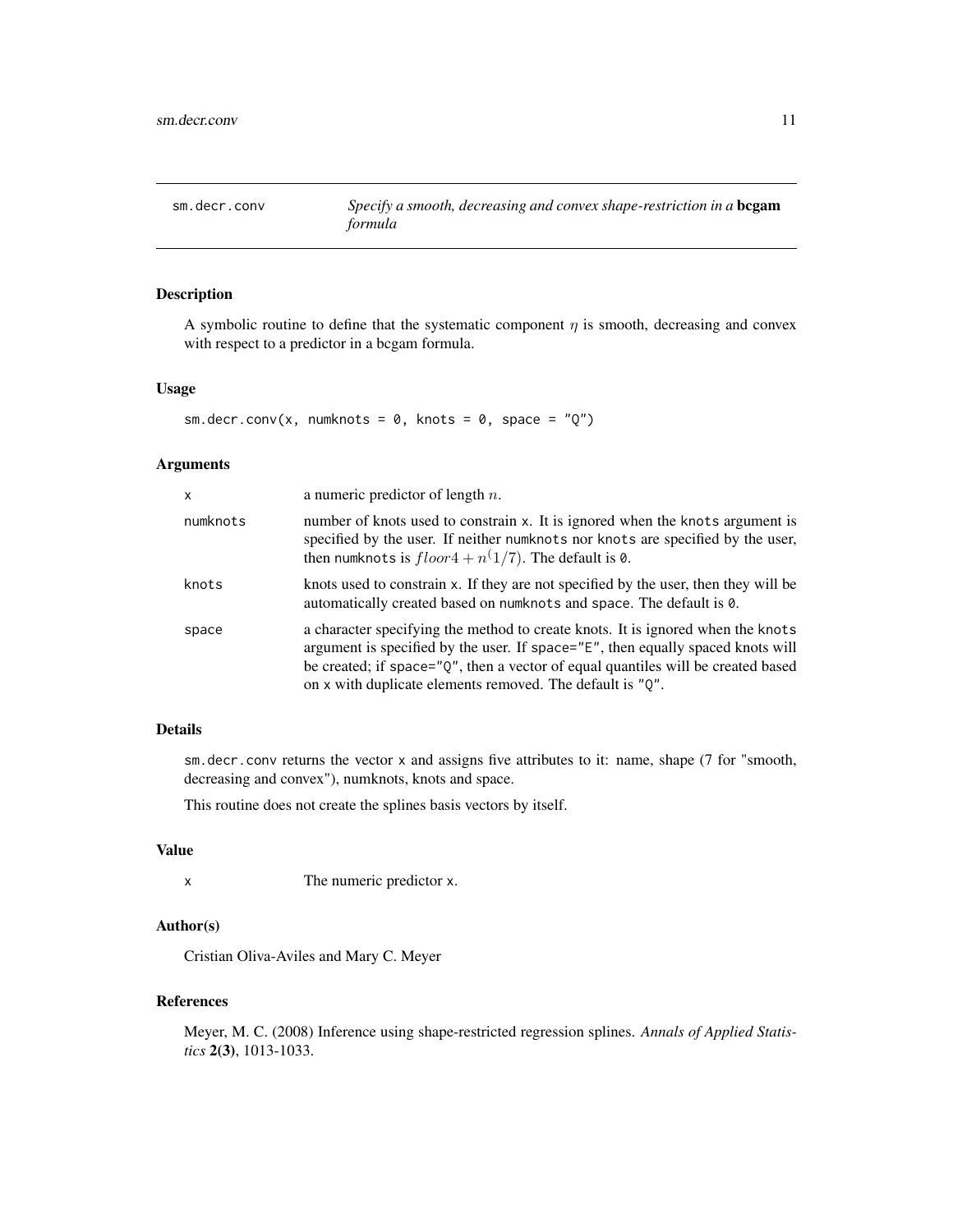#### Examples

```
data(duncan)
prestige <- duncan$prestige
# specify knots
sm.decr.conv(prestige, knots=c(3,9,30,57,86,97))
# specify number of knots
prestige.smdecrconv <- sm.decr.conv(prestige, numknots=7)
# check attributes
attributes(prestige.smdecrconv)
```
<span id="page-11-1"></span>sm.incr *Specify a smooth and increasing shape-restriction in a* bcgam *formula*

# Description

A symbolic routine to define that the systematic component  $\eta$  is smooth and increasing with respect to a predictor in a bcgam formula.

# Usage

sm.incr(x, numknots =  $0$ , knots =  $0$ , space =  $"Q"$ )

#### Arguments

| $\mathsf{x}$ | a numeric predictor of length $n$ .                                                                                                                                                                                                                                                                                 |
|--------------|---------------------------------------------------------------------------------------------------------------------------------------------------------------------------------------------------------------------------------------------------------------------------------------------------------------------|
| numknots     | number of knots used to constrain x. It is ignored when the knots argument is<br>specified by the user. If neither numknots nor knots are specified by the user,<br>then numknots is $floor4 + n(1/7)$ . The default is 0.                                                                                          |
| knots        | knots used to constrain x. If they are not specified by the user, then they will be<br>automatically created based on numknots and space. The default is 0.                                                                                                                                                         |
| space        | a character specifying the method to create knots. It is ignored when the knots<br>argument is specified by the user. If space="E", then equally spaced knots will<br>be created; if space="Q", then a vector of equal quantiles will be created based<br>on x with duplicate elements removed. The default is "Q". |

# Details

sm.incr returns the vector x and assigns five attributes to it: name, shape (1 for "smooth and increasing"), numknots, knots and space.

This routine does not create the splines basis vectors by itself.

<span id="page-11-0"></span>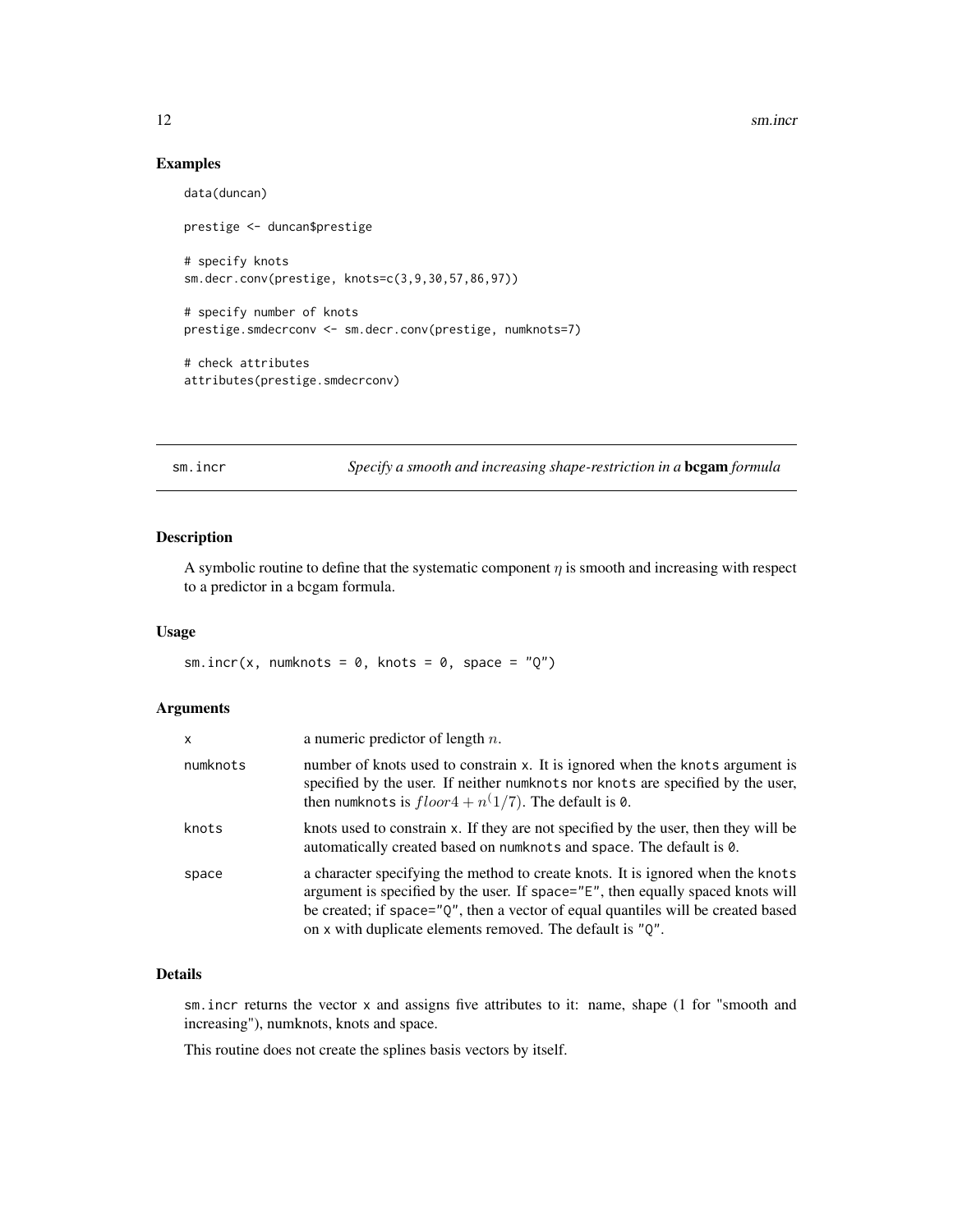# <span id="page-12-0"></span>sm.incr.conc 13

# Value

x The numeric predictor x.

#### Author(s)

Cristian Oliva-Aviles and Mary C. Meyer

# References

Meyer, M. C. (2008) Inference using shape-restricted regression splines. *Annals of Applied Statistics* 2(3), 1013-1033.

# Examples

```
data(duncan)
prestige <- duncan$prestige
# specify knots
sm.incr(prestige, knots=c(3,9,30,57,86,97))
# specify number of knots
prestige.smincr <- sm.incr(prestige, numknots=7)
# check attributes
attributes(prestige.smincr)
```
<span id="page-12-1"></span>

| sm.incr.conc | Specify a smooth, increasing and concave shape-restriction in a |  |  |  |
|--------------|-----------------------------------------------------------------|--|--|--|
|              | <b>bcgam</b> formula                                            |  |  |  |

# Description

A symbolic routine to define that the systematic component  $\eta$  is smooth, increasing and concave with respect to a predictor in a bcgam formula.

#### Usage

```
sm.incr.conc(x, numknots = 0, knots = 0, space = "Q")
```
# Arguments

| <b>X</b> | a numeric predictor of length $n$ .                                                                                                                                                                                        |
|----------|----------------------------------------------------------------------------------------------------------------------------------------------------------------------------------------------------------------------------|
| numknots | number of knots used to constrain x. It is ignored when the knots argument is<br>specified by the user. If neither numknots nor knots are specified by the user,<br>then numknots is $floor4 + n(1/7)$ . The default is 0. |
| knots    | knots used to constrain x. If they are not specified by the user, then they will be<br>automatically created based on numknots and space. The default is 0.                                                                |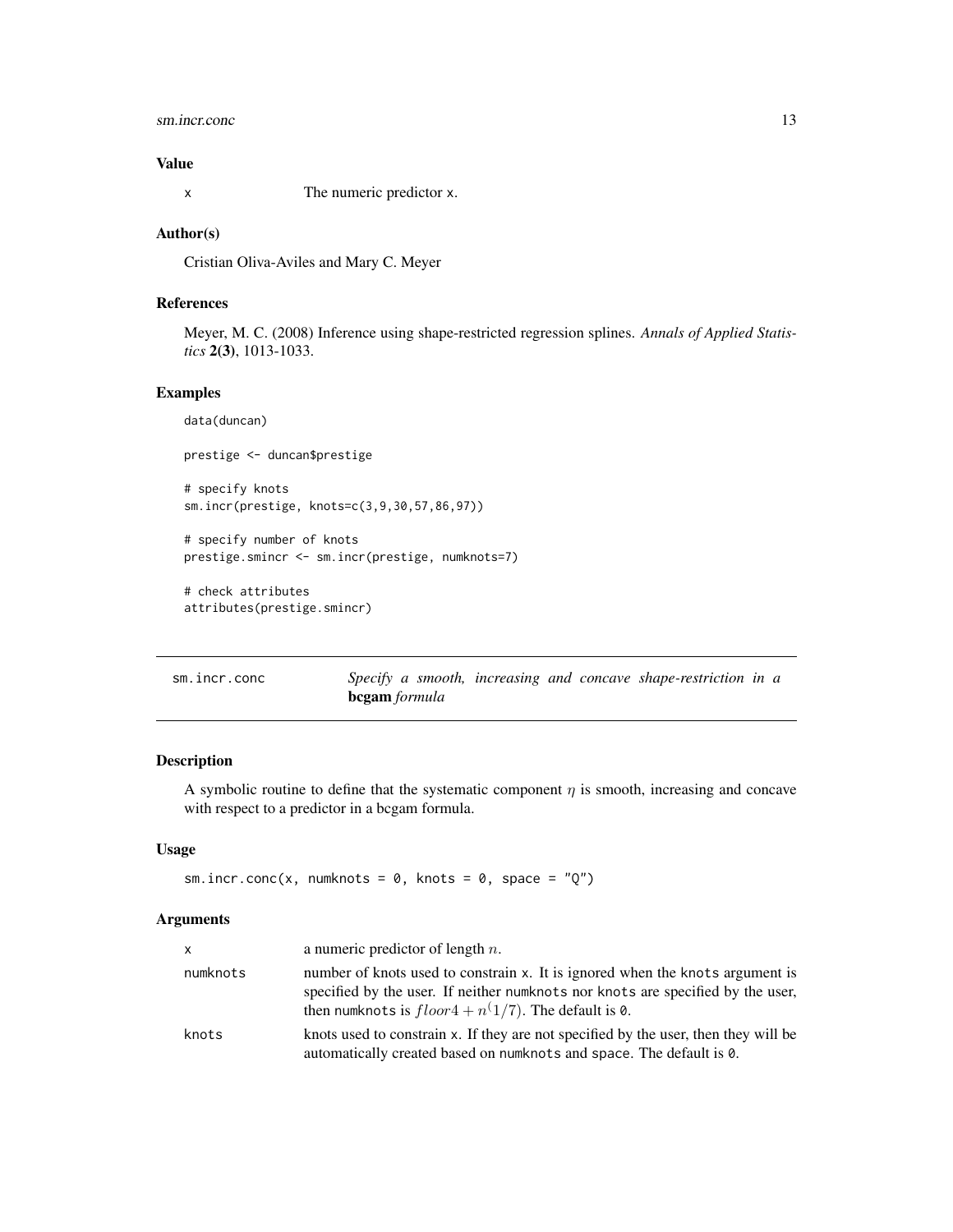<span id="page-13-0"></span>

| space | a character specifying the method to create knots. It is ignored when the knots  |
|-------|----------------------------------------------------------------------------------|
|       | argument is specified by the user. If space="E", then equally spaced knots will  |
|       | be created; if space="0", then a vector of equal quantiles will be created based |
|       | on x with duplicate elements removed. The default is "0".                        |

#### Details

sm.incr.conc returns the vector x and assigns five attributes to it: name, shape (1 for "smooth, increasing and concave"), numknots, knots and space.

This routine does not create the splines basis vectors by itself.

# Value

x The numeric predictor x.

# Author(s)

Cristian Oliva-Aviles and Mary C. Meyer

# References

Meyer, M. C. (2008) Inference using shape-restricted regression splines. *Annals of Applied Statistics* 2(3), 1013-1033.

#### Examples

```
data(duncan)
prestige <- duncan$prestige
# specify knots
sm.incr.conc(prestige, knots=c(3,9,30,57,86,97))
# specify number of knots
prestige.smincrconc <- sm.incr.conc(prestige, numknots=7)
```
# check attributes attributes(prestige.smincrconc)

<span id="page-13-1"></span>sm.incr.conv *Specify a smooth, increasing and convex shape-restriction in a* bcgam *formula*

# Description

A symbolic routine to define that the systematic component  $\eta$  is smooth, increasing and convex with respect to a predictor in a bcgam formula.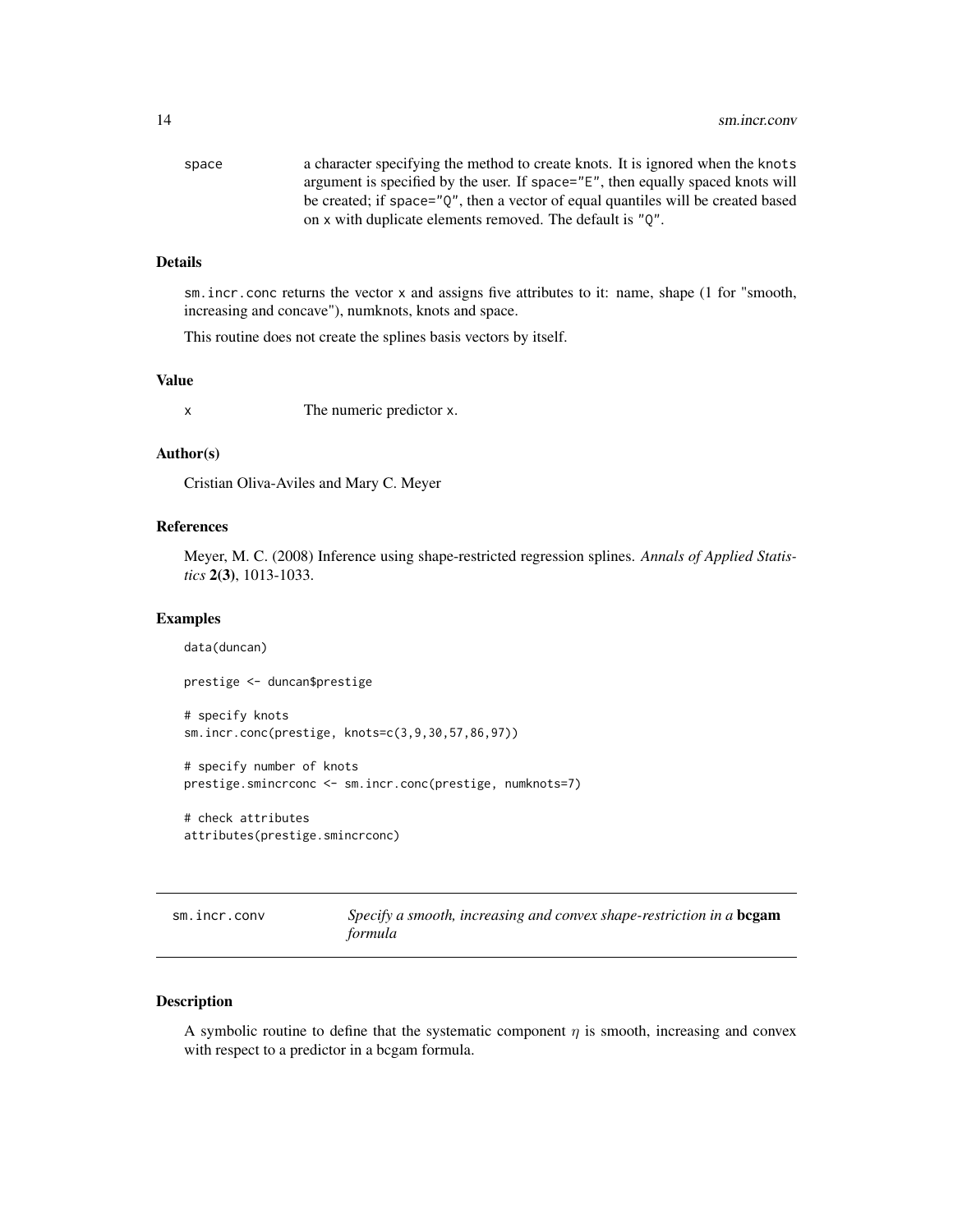# sm.incr.conv 15

#### Usage

```
sm.incr.conv(x, numknots = 0, knots = 0, space = "Q")
```
#### Arguments

| $\mathsf{x}$ | a numeric predictor of length $n$ .                                                                                                                                                                                                                                                                                 |
|--------------|---------------------------------------------------------------------------------------------------------------------------------------------------------------------------------------------------------------------------------------------------------------------------------------------------------------------|
| numknots     | number of knots used to constrain x. It is ignored when the knots argument is<br>specified by the user. If neither numknots nor knots are specified by the user,<br>then numknots is $floor4 + n(1/7)$ . The default is 0.                                                                                          |
| knots        | knots used to constrain x. If they are not specified by the user, then they will be<br>automatically created based on numknots and space. The default is 0.                                                                                                                                                         |
| space        | a character specifying the method to create knots. It is ignored when the knots<br>argument is specified by the user. If space="E", then equally spaced knots will<br>be created; if space="Q", then a vector of equal quantiles will be created based<br>on x with duplicate elements removed. The default is "Q". |

#### Details

sm.incr.conv returns the vector x and assigns five attributes to it: name, shape (5 for "smooth, increasing and convex"), numknots, knots and space.

This routine does not create the splines basis vectors by itself.

# Value

x The numeric predictor x.

# Author(s)

Cristian Oliva-Aviles and Mary C. Meyer

# References

Meyer, M. C. (2008) Inference using shape-restricted regression splines. *Annals of Applied Statistics* 2(3), 1013-1033.

#### Examples

```
data(duncan)
```
prestige <- duncan\$prestige

# specify knots sm.incr.conv(prestige, knots=c(3,9,30,57,86,97))

```
# specify number of knots
prestige.smincrconv <- sm.incr.conv(prestige, numknots=7)
```

```
# check attributes
attributes(prestige.smincrconv)
```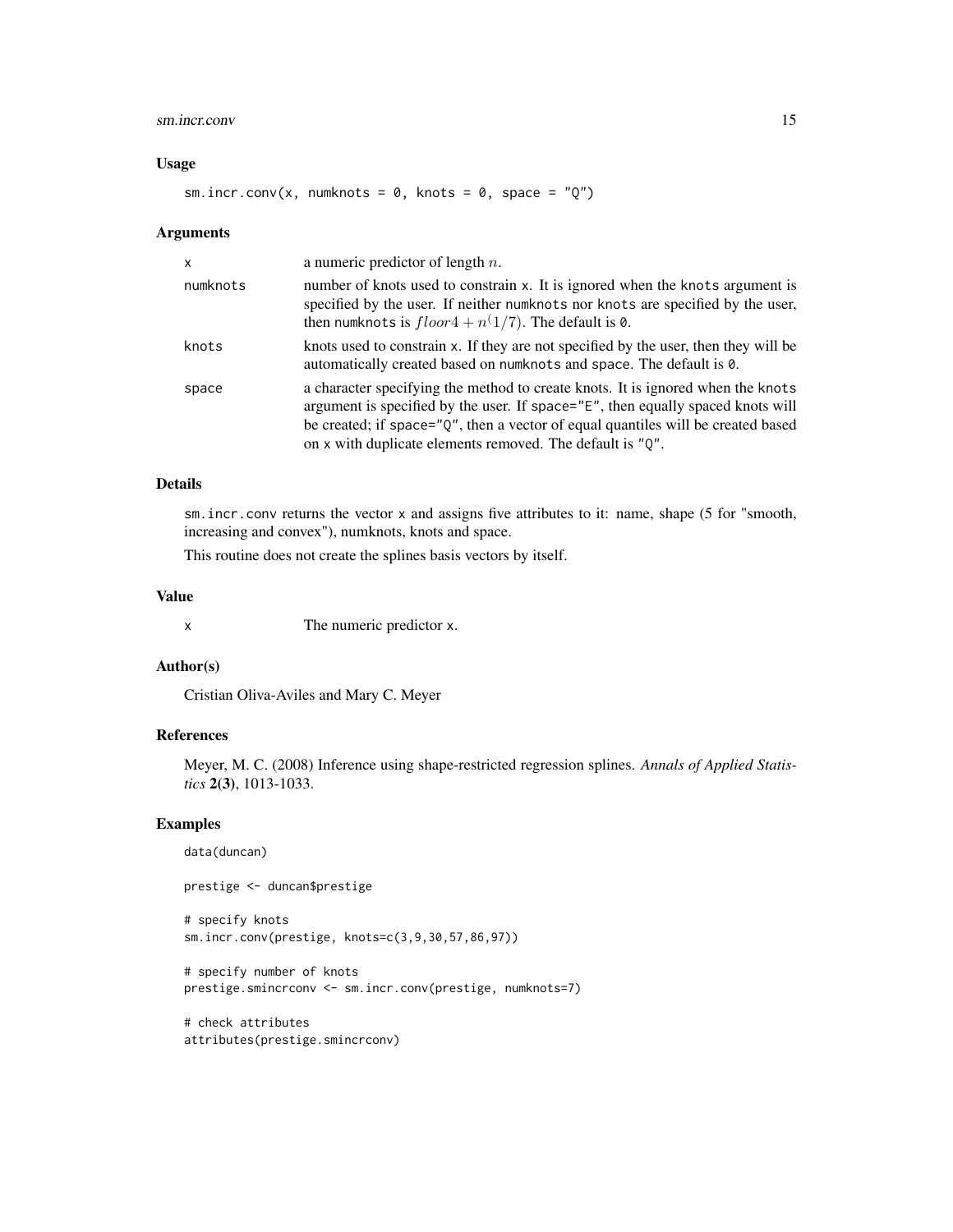<span id="page-15-0"></span>

# Description

summary method for class "bcgam".

#### Usage

## S3 method for class 'bcgam' summary(object, ...)

# Arguments

| object  | an object of class "bcgam".                        |
|---------|----------------------------------------------------|
| $\cdot$ | further arguments passed to or from other methods. |

# Details

All summary statistics are based on the posterior distribution in the bcgam object.

# Value

The function summary.bcgam computes and return a list of summary statistics (estimated mean, standard error, 95% bounds, estimated median) of the fitted bcgam given in object.

### Author(s)

Cristian Oliva-Aviles and Mary C. Meyer

# Examples

```
## Not run:
n<-50
x<-(1:n)^{1/3}
z<-as.factor(rbinom(n, 1, 0.6))
y<-x+7*as.numeric(z)+rnorm(n,sd=2)
bcgam.fit <- bcgam(y~sm.incr(x)+z, nloop=100)
summary(bcgam.fit)
```
## End(Not run)